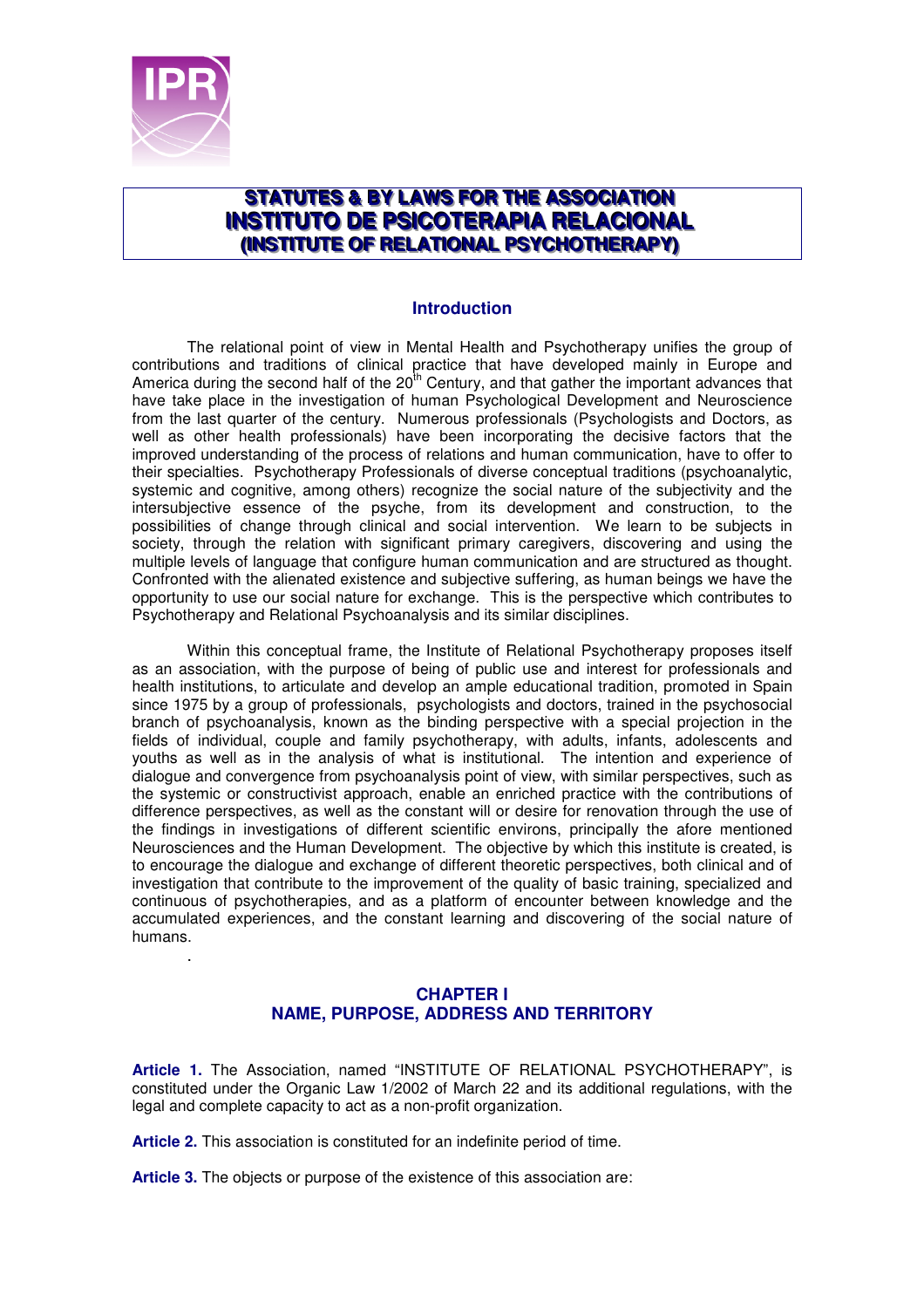

- a) To promote the development of Relational Psychotherapy, in its various aspects, through specialized educational actions, the practice of the profession, and investigation as well as the scientific exchange with connecting disciplines.
- b) To design and execute educational plans in Relational Psychotherapy, as an Institute oriented towards continued and permanent education, at all levels, both scientific and professional. These plans are part of a high quality educational model that guarantees the protection of the rights of users and the highest capacity of the professionals who work as psychotherapists.
- c) To enable the scientific and professional exchange among its members and specially to enable updating and permanent training.
- d) To establish communication and agreements with other educational institutions, universities, professional colleges, federations and associations both public and private, with interests in the area of pschycotherapy and mental health. With respect to the development of Relational Psychotherapy, to promote / encourage agreements in this respect with the Spanish Chapter of the International Association of Psychotherapy and Relational Psychoanalysis [IARPP-Spain].
- **Article 4.** The following activities with be undertaken in order to achieve these objectives:
	- a) To promote, support and if is the case, to develop a publication politics about Relational Psychology. In order to do this, magazines, books and translations of outstanding papers, may be encouraged or published and agreements can be subscribed in this respect with editorials and organisms, as well as to collaborate in the circulation of the knowledge about Relational Psychotherapy in any of the official tongues of the Spanish State, in the international environment.
	- b) To promote, support and if the case, to organize, specialized and continuous training programs, or any activity of encounter and debate in the area of Relational Psychotherapy in Spain.
	- c) To promote, support and if the case develop activities of investigation in the areas of interest of Relational Psychotherapy.
	- d) To support the creation and maintenance of an internet area in the Spanish tongue dedicated to Relational Psychotherapy. As a development of this, in any of the other official languages of the State as well.
	- e) Any other activity derived or related to the above, that is proposed by the General Assembly or the Board of Directors.

**Article 5.** The Association establishes its social address in Madrid, calle Alberto Aguilera nº 10 Escalera Izquierda, 1º, in MADRID, province of Madrid, DP. 28015 Spain, and its territorial area, in which it mainly will undertake its activities, that is, all the territory of the Spanish State and all of its Autonomous Communities.

#### **CHAPTER II BOARD OF DIRECTORS**

**Article 6.** The Association is to be managed and represented by a Board of Directors formed by a President, Vice President, a Secretary, a Treasurer and two vocals. All the positions that compose the Board of Directors are voluntary and will not receive any salary or compensation. These will be designated and revoked by an Extraordinary General Assembly and the length or duration of the designations will be of five years.

**Article 7.** The Board members can depart from the position, either by voluntary resignation communicated to the Board of Directors in writing, or by the unfulfilment of obligations entrusted or due to the expiration of the period of the position.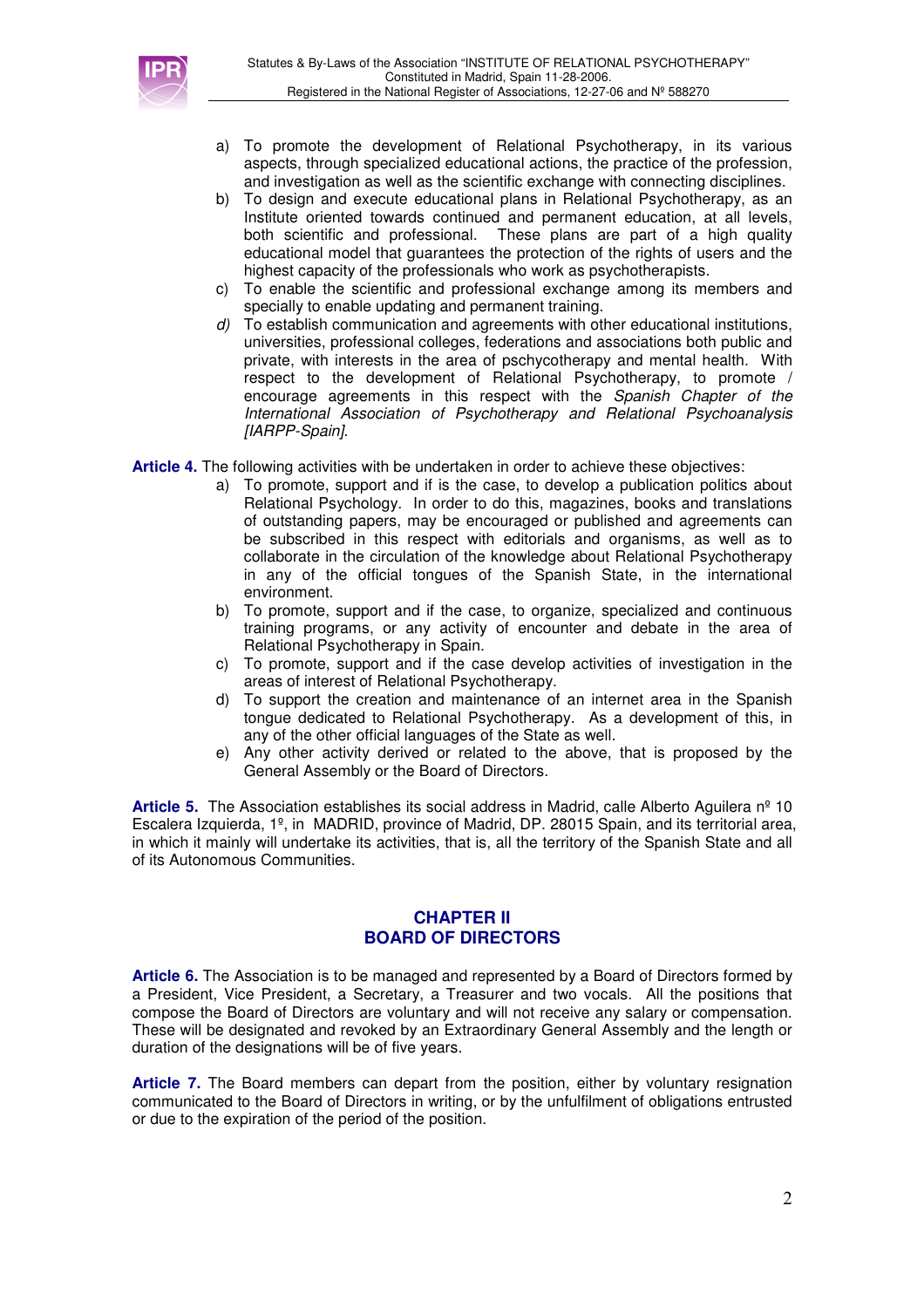

**Article 8.** The members of the Board of Directors that have reached the period, for which they were elected, will continue in their position until there is another person accepted to substitute them.

**Article 9.** The Board of Directors will meet as many times the President determines and by initiative or petition of half plus one of its members. It will be constituted when half plus one of its members assist and in order for the agreements to be valid they must be agreed upon by the majority of votes. In the case of a tie, the President's vote will be a quality vote. At the President's initiative, the Board of Directors can be consulted normally by email about management or urgent matters that require decisions, including adopting agreements that require the simple majority of all the members of the Board, and the period for decision is not to be inferior to seventy two hours. The agreements adopted in this way will be included in the order of business and incorporated as valid agreements, which will be informed in the following assembly, along with the other agreements.

**Article 10.** Capacities of the Board of Directors: The capacity of the Board of Directors will be extended, with a general character to all that pertains to the objectives of the Association, as long as they do not require, according to the Bylaws, express authorization by the General Assembly.

The specific capacities of the Board of Directors:

- a) Direct the social activities and the economic (financial) and administrative management of the Association, agreed on to do the necessary contracts and acts.
- b) Execute the agreements of the General Assembly.
- c) Formulate the Balances and annual accounts, and submit them for approval of the General Assembly.
- d) Resolve about the admission of new members, and decide according to the bylaws' criteria about the origin of the integration of each one of the categories of the members that the association distinguishes.
- e) Grant accreditation and recognition for the Titled and Associate members, upon previous petition by the members, before other national and international associations and institutions, according to the function of the criteria that these institutions have established and that are valid in the moment of their request. In order to do this the Board of Directors, respecting what are strictly the criteria of degrees required of the members, will interpret the accreditation criteria, respecting their qualitative content, valuing if they achieve or not the level of training and experience desired, and not as a simple effect of compliance with the quantitative expression of these criteria. At the same time will be able to recognize and value training careers in different institutions as well as teaching contributions of professionals from without the association.
- f) Name delegates for certain activities of the association.
- g) Any other capacity that is not exclusive competence of the General Assembly of members.

**Article 11.** The President will have the following attributions: legally represent the Association before all type of public or private organisms; convene, preside and end sessions celebrated by the General Assembly and Board of Directors, as well as direct deliberations of one or the other; order payments and authorize by his signature, the documents, minutes and correspondence; adopt any urgent measure that the good functioning of the Association recommends or in the development of its activities results necessary or convenient, notwithstanding later informing the Board of Directors.

**Article 12.** The Vice President will substitute the President in his absence, motivated by illness or any other cause, and will have the same attributions. The Vice President can also act by express delegation.

**Article 13.** The Secretary will be in charge of the management of administrative tasks of the Association, and has the capacity to sign certifications, manage the books of the association that are legally required and the database of members, and will custody the association's documentation, circulating the communications about the Boards of Directors designations as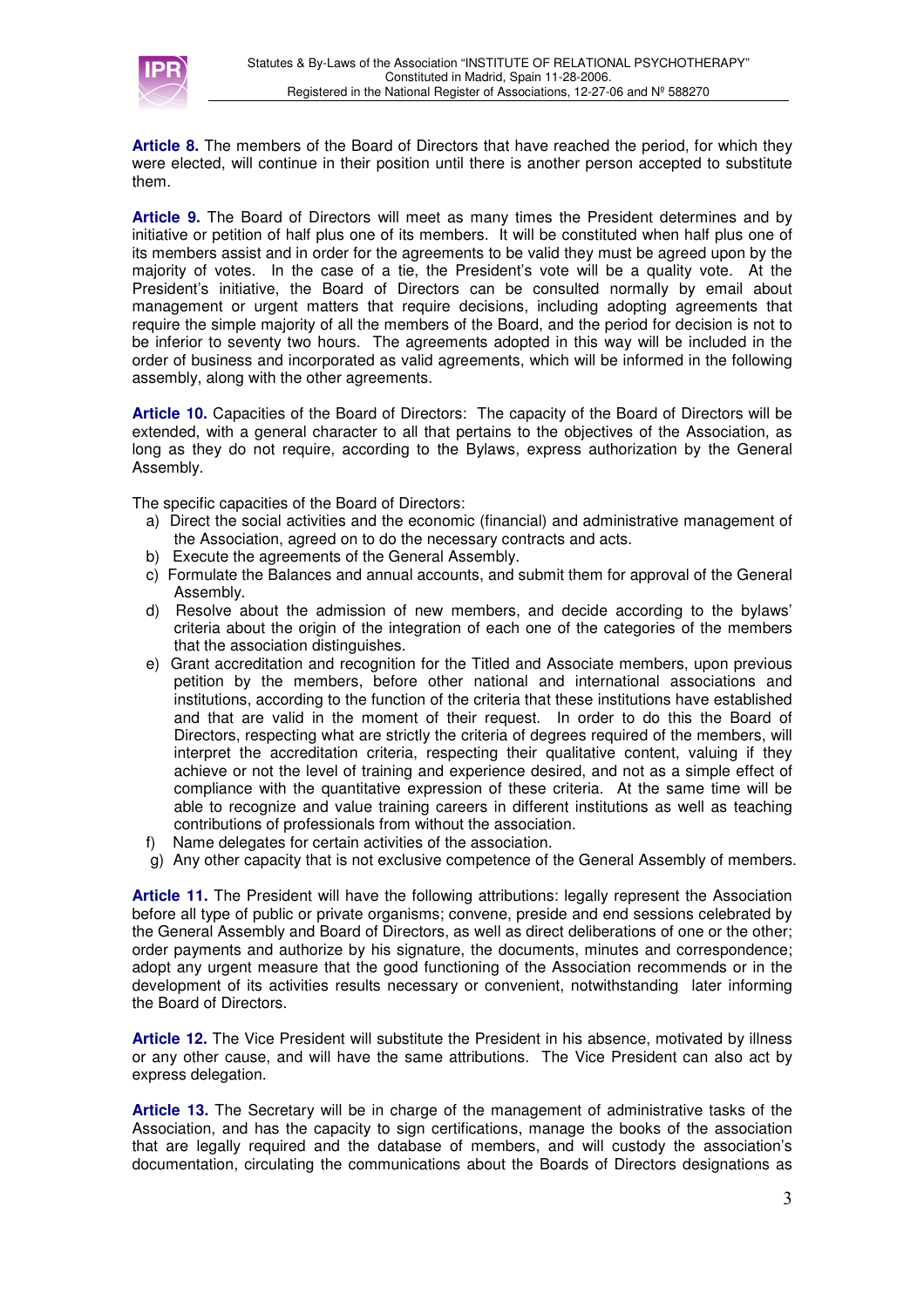

well as other socials agreements to be inscribed in the corresponding Registers, as well as the presentation of annual accounts and the fulfilling of the documentary obligations in the legal terms necessary.

**Article 14.** The treasurer will collect and custody the funds belonging to the Association and will comply with the payment orders indicated by the President.

**Article 15.** The Vocals will have the obligations that belong to their position as members of the Board of Directors as well as those that spring from the work delegations, commissions or committees that the Board assigns them.

**Article 16.** The vacancies that may be produced during the mandate of any of the members of the Board of Directors will be temporarily covered by the said members, or by co-option, until the definite election by the Extraordinary General Assembly.

## **CHAPTER III GENERAL ASSEMBLY**

**Article 17.** The General Assembly is the supreme government organism of the Association and is integrated by all the members.

**Article 18.** The meetings of the General Assembly can be ordinary or extraordinary. The ordinary will be celebrated once a year within the four months following the end of the period; the extraordinary assemblies will be celebrated when the circumstances recommend it, according to the President, when the Board agrees upon it, or when the fifth part of the members propagate a written request for an meeting.

**Article19.** The notification of a General Assembly must be written, expressing the place, date and time of the meeting as well as the agenda concretely expressing the points to be discussed. Between the notification and the assigned day for the celebration of the Assembly in its first assigned date and time there must be at least fifteen days, and a second date and time may be indicated also, if it is convenient. There must not be more than 1 hour difference between the first and second assigned date and time.

**Article 20.** The General Assemblies, both ordinary and extraordinary, will be validly constituted at the first time, when a third of the associates with the right to vote are present, and at the second time no matter how many associates with a vote to right are reunited. The members that cannot attend can be represented if they want, by a written expression directed to the President of the association. These delegations received, even by email, will be admitted up the moment of the assigned meeting.

Agreements will be undertaken by simple majority of the people present or represented when the affirmative votes are more than the negative votes, blank votes and abstentions do not count in this case.

Will be necessary the qualified majority of those present and represented, and will result when the affirmative votes exceed half of the votes, in these cases:

- a) Naming of the Directors of the Board and administrators.
- b) Agreement to constitute a Federation of Associations or become part of one.
- c) Disposal or transference of property that is part of the assets of the association.

**Article 21.** Capacities of the Ordinary General Assembly:

- a) Approve, in its case, the Board of Directors management.
- b) Examine and approve annual accounts.
- c) Approve or reject the proposals made by the Board of Directors with regard to the activities of the Association.
- d) Set ordinary and extraordinary fees.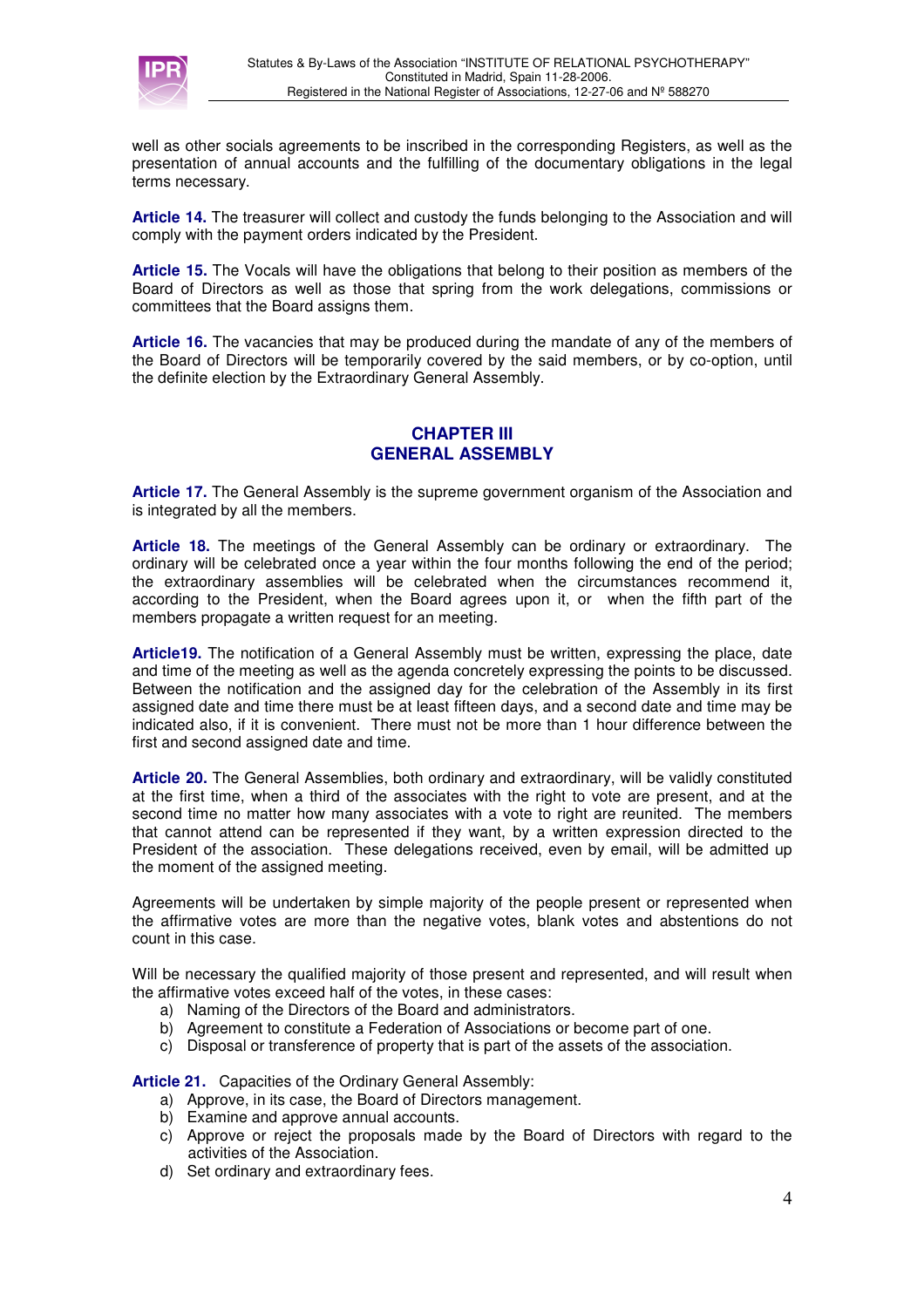

- e) Any other that is not under the exclusive jurisdiction of the Extraordinary Assembly.
- f) Agree on the compensation in its case, of the members of the organisms of representation.

**Article 22.** Exclusive capacities of the Extraordinary General Assembly.

- a) Naming of the members of the Boards of Directors.
- b) Modification of the By-laws.
- c) Dissolution of the Association.
- d) Removal of members, proposed by the Board of Directors
- e) Constitution of, or integration in Federations.

### **CHAPTER IV MEMBERS**

**Article 23.** Members are people with a capacity to act that have interest in the objectives of the Association, and that comply with the criteria defined by the category of member to which they belong.

**Article 24.** The Association will have the following types of members: Titled Members; Associate Members, Adherent (Annex) Members; Accredited Members, as a complementary category to the afore mentioned types.

In order to obtain the category of "Titled Member" it is necessary to possess the ownership of the degree of BA or BS in Psychology or in Medicine (or a legal equivalent that enables professional association), and comply with the criteria that permits them to gain the accreditation as specialized psychotherapists, and to have undertaken professional practice for more than 10 years. Titled Members will be grouped within the following categories:

- a) Founders titled members that participate in the constitutional act of the Association or adhere to it before the Association is inscribed in the Register.
- b) Numeral members are Titled Members that join after the Associations' constitution and inscription in the Register.
- c) Honour members are Titled Members that due to their prestige or due to their relevant contribution to the development of the Association, dignify it, and are deserving of this distinction. The naming of honour members is in hands of the Board of Directors, who will communicate it to the General Assembly.

In order to obtain the category of Associate Member, it is necessary to possess the ownership of the degree of BA or BS in Psychology or Medicine (or a legal equivalent that enables professional association), and comply with the criteria that permits them to gain the accreditation as general psychotherapists, and to have undertaken professional practice for more than 2 years. Associate Members will be grouped within the following categories:

a) Founders – associate members that participate in the constitutional act of the Association or adhere to it before the Association is inscribed in the Register.

b) Numeral members – are Associate Members who join after the Associations' constitution and inscription in the Register.

Adherent Members will be those who request it and are accepted according to the by-laws. It is required that they be following education or training that once completed will permit them to have access to the category of Associate Member. They may also be founding or numeral members, as those afore mentioned.

The Accredited Members are all those Tilted and Associate members that comply with the conditioned required to be recognized as psychotherapists by Professional Corporations and National or foreign Psychotherapeutic Associations and Federations with whom the INSTITUTE OF RELATIONAL PSYCHOTHERAPY has established agreements in this respect. In this way, accredited members may also be members of the Spanish Federation of Associations of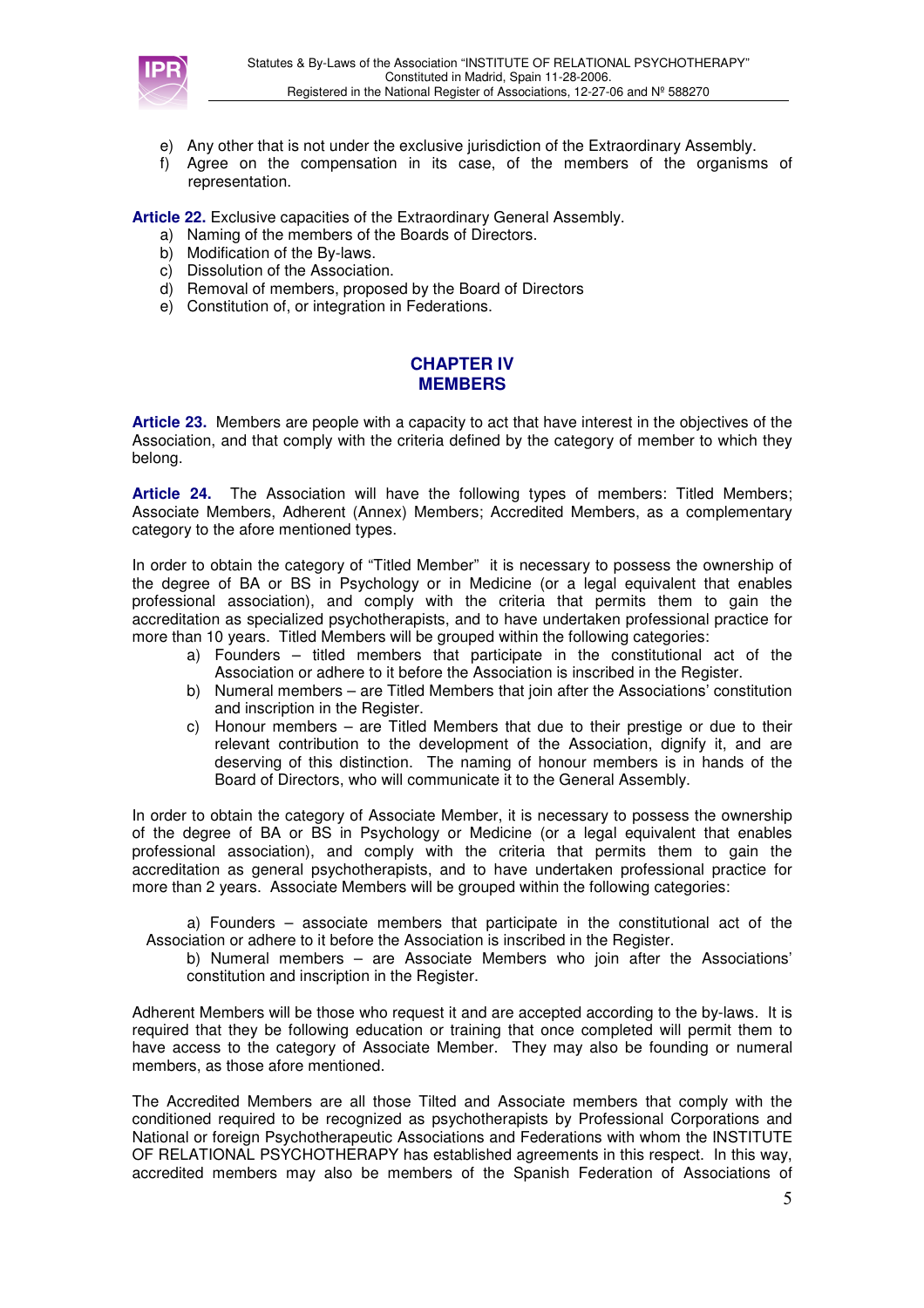

Psychotherapists (FEAP) after evaluation by the Board of Directors or the delegated Admissions Committee, if they comply with the criteria established by the FEAP By-laws valid at the time when these psychotherapists are presented as accredited to the FEAP.

**Article 25.** The members can resign for any of the following reasons:

- a) Voluntary resignation, communicated in writing to the Board of Directors.
- b) Resignation for non-compliance with economic obligations, by having two periods of unpaid dues or membership fees.

**Article 26.** Titled Members, both founding and numeral, will have the following rights:-

- a) Take part in all the activities organized by the Association in compliance with its objectives and specially undertaking an educational or training function in accordance to their experience and career.
- b) Enjoy all the benefits and advantages that the Association may offer.
- c) Participate in the Assemblies with a voice and a vote.
- d) Receive information about the agreements adopted by the organs of the Association.
- e) Make suggestions to the members of the Board of Directors in order to improve the compliance with the objectives of the Association.
- f) Request specialized and teaching accreditation in psychotherapy, in accordance with what is established in the additional By-laws.

**Article 27.** The Associate members, both founding and numeral, will have the following rights:

- a) Take part in all the activities organized by the Association in compliance to its objectives and specially undertaking an educational or training function in accordance to their experience and career.
- b) Enjoy all the benefits and advantages that the Association may offer.
- c) Participate in the Assemblies with a vote.
- d) Vote and be eligible for positions in board.
- e) Receive information about the agreements adopted by the organs of the Association.
- f) Make suggestions to the members of the Board of Directors in order to improve the compliance with the objectives of the Association.
- g) Request specialized and teaching accreditation in psychotherapy, in accordance with what is established in the additional By-laws.

**Article 28.** The Adherent members, both founding and numeral, will have the following rights:

- a) Take part in all the activities organized by the Association in compliance to its objectives and specially undertaking an educational or training function in accordance to their experience and career.
- b) Enjoy all the benefits and advantages that the Association may offer.
- c) Participate in the Assemblies with a vote.
- d) Vote and be eligible for positions in board.
- e) Receive information about the agreements adopted by the organs of the Association.
- f) Make suggestions to the members of the Board of Directors in order to improve the compliance with the objectives of the Association.

**Article 29.** The Title, Associate and Adherent Members will have the following obligations:

- a) Comply with the present By-laws and the agreements validated by the Assemblies and the board of Directors.
- b) Pay the fees fixed for the contribution for the maintenance of the expenses of the Association.
- c) Assist the Assemblies as well as other organized acts.
- d) Carry out, when applicable, the obligations inherent to the position occupied.

**Article 30.** The Honor Title Members will have the same obligations as the founders and the numeral members, excepting those specified in points b) and d) of the previous Article.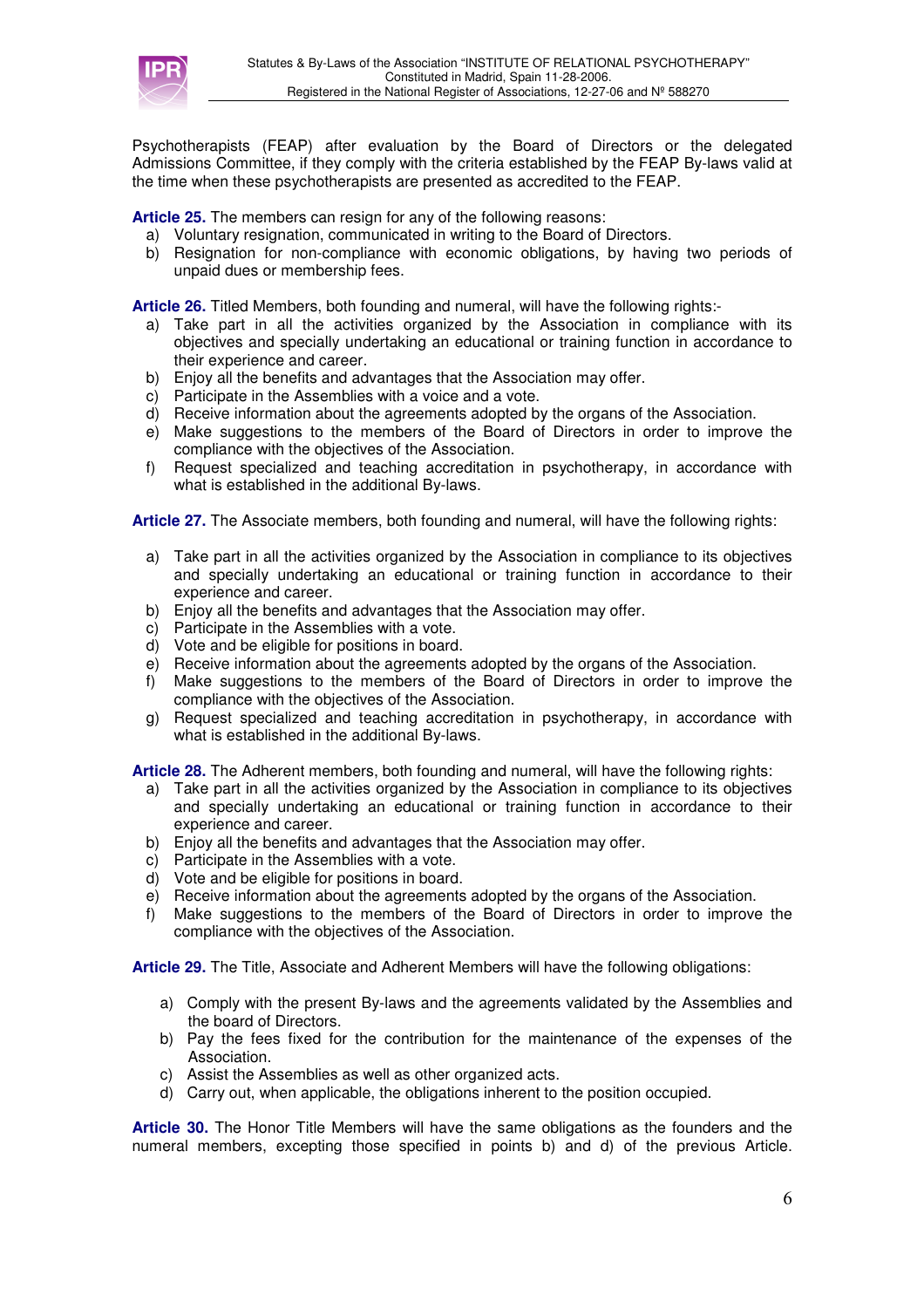

Additionally, they will have the same rights excepting those that figure in the points c) and d) of Article 26, and can attend Assemblies with a right to be heard, but without the right to vote.

**Article 31.** The financial - economic resources supplied by the development of the objectives and activities of the Association will be the following:

- a) Periodic or extraordinary Membership fees set to maintain the expenses of the Association, or inherent to the accreditations that can be given or administered.
- b) The subsidies, legacies and inheritances that the Association may legally receive from any of the members or from third parties.
- c) Any other legal resource.

**Article 32.** The Association, at the time of its constitution does not have social funding.

**Article 33.** The associative and economic period will be annual and closes on December 31st of each year.

### **CAPITULO VI DISSOLUTION**

**Article 34.** The Association can be dissolved voluntarily by the Extraordinary General Assembly, called upon for this purpose by a majority of 2/3 of the members.

**Article 35.** In the case of dissolution, a liquidating committee will be named, in order to, once all the debts are covered, if there is outstanding liquidity, will use it for objectives in consonance with the non-profit nature of the association (specifically the funds will be assigned to another association that share similar objectives, and in the case the Liquidation Committee does not reach an agreement the excess funds will go to the Association "Spanish Section of the International Association for Psychotherapy and Relational Psychoanalysis (IARPP-Spain)".

### **ADDITIONAL BY-LAWS**

**First:** The Organic Law 1/202, of March 22nd, regulating the Right of Association will be applied in all that is not mentioned in the present additional By-Laws.

**Second:** Psychotherapeutic training and education is formed at a basic level that is derived from the knowledge derived from the degrees obtained as BA or BS (in Psychology or Medicine), completed with a curricular career integrated by specific training in psychotherapy through post-graduate courses, supervised professional practice and the sufficient experience in personal psychotherapy. The criteria of minimum requirement and canons for each one of these component of training can be established by the Board of Directors, so they can be also adopted from those established by instances of external accreditations, at a national or international level. Consequently, the Board of Directors, by means of express agreement, can give accreditation as psychotherapist to its Titled an Associate Members, in agreement with what is established by the instances or external accrediting institutions, with which the Institute is tied at a national or international level. The accreditations that can be given are: a) General: individual psychotherapy; Psychotherapy of children and adolescents; Group Psychotherapy; b ) Specialized: Couple psychotherapy; family Psychotherapy; Individual psychotherapy with psychoanalytic orientation; Group Psychotherapy with a psychoanalytic orientation; c) didactic or teaching function: each one of the above. Other classifications of accreditations can be added to the present if so approved by the General Assembly.

**Third:** The Association INSTITUTE OF RELATIONAL PSYCHOTHERAPY, without detriment nor undermining the criteria of the required degrees for its members, adopting the minimum